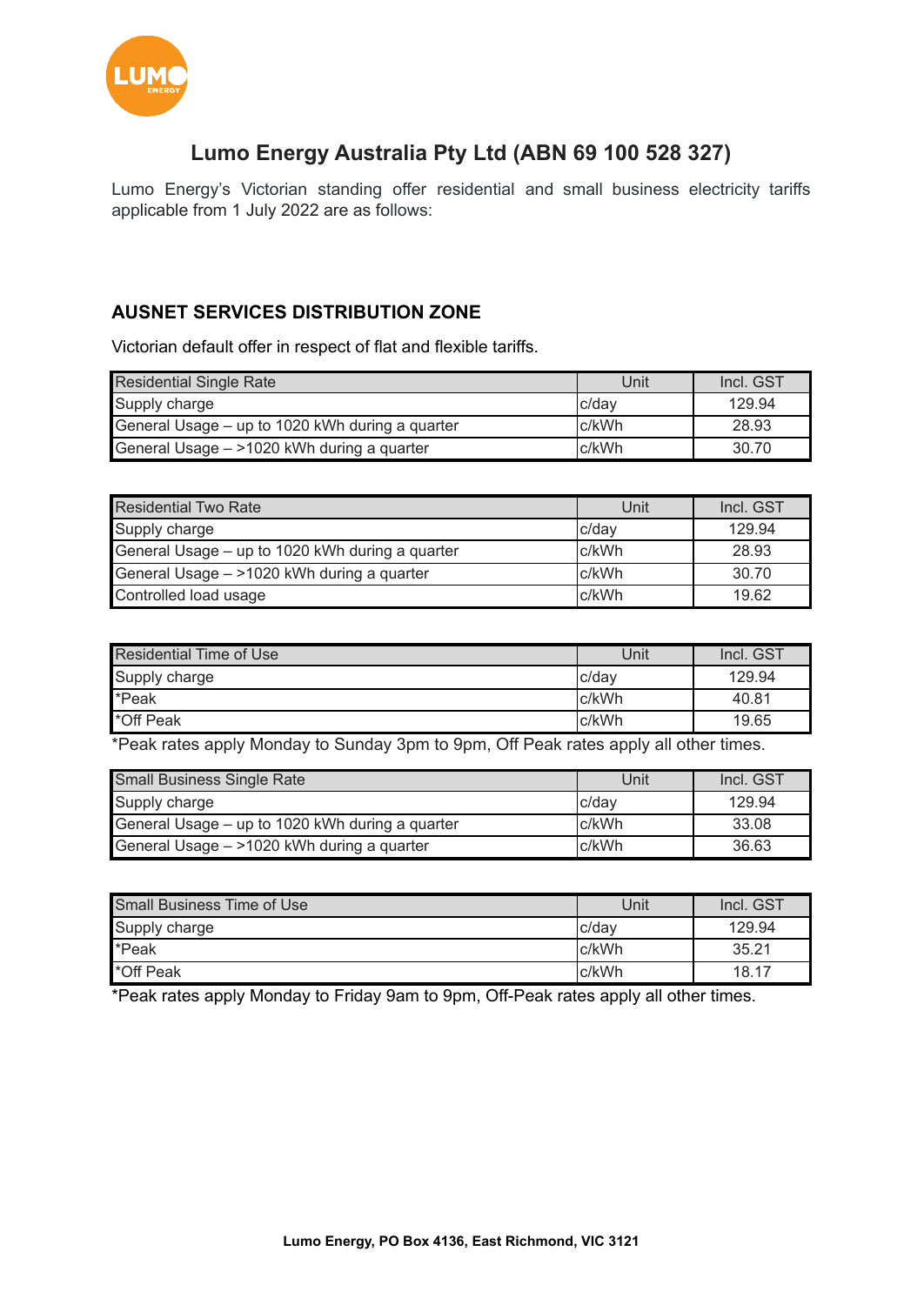

# **CITIPOWER DISTRIBUTION ZONE**

Victorian default offer in respect of flat and flexible tariffs.

| Residential Single Rate | Unit   | Incl. GST |
|-------------------------|--------|-----------|
| Supply charge           | Ic/dav | 116.23    |
| <b>General Usage</b>    | c/kWh  | 70<br>21  |

| <b>Residential Two Rate</b> | Unit  | Incl. GST |
|-----------------------------|-------|-----------|
| Supply charge               | c/dav | 116.23    |
| <b>General Usage</b>        | c/kWh | 21.70     |
| Controlled load usage       | c/kWh | 15.66     |

| <b>Residential Time of Use</b>                                                                              | Unit     | Incl. GST |
|-------------------------------------------------------------------------------------------------------------|----------|-----------|
| Supply charge                                                                                               | Ic/dav   | 116.23    |
| *Peak                                                                                                       | c/kWh    | 30.21     |
| *Off Peak                                                                                                   | Ic/kWh   | 17.35     |
| $\sim$ $\sim$ $\sim$<br>$\sim$ $\sim$ $\sim$ $\sim$ $\sim$<br>.<br>$\sim$ $\sim$<br>$\sim$ $\sim$<br>$\sim$ | . .<br>. | . .       |

\*Peak rates apply Monday to Sunday 3pm to 9pm, Off Peak rates apply all other times.

| Small Business Single Rate | Unit   | Incl. GST |
|----------------------------|--------|-----------|
| Supply charge              | Ic/dav | 138.60    |
| <b>General Usage</b>       | Ic/kWh | 21.67     |

| Small Business Time of Use | Unit   | Incl. GST |
|----------------------------|--------|-----------|
| Supply charge              | c/dav  | 138.60    |
| *Peak                      | Ic/kWh | 27.85     |
| *Off Peak                  | c/kWh  | 15.75     |

\*Peak rates apply Monday to Friday 9am to 9pm, Off-Peak rates apply all other times.

## **JEMENA DISTRIBUTION ZONE**

Victorian default offer in respect of flat and flexible tariffs.

| <b>Residential Single Rate</b> | Unit  | Incl. GST |
|--------------------------------|-------|-----------|
| Supply charge                  | c/dav | 115.77    |
| General Usage                  | c/kWh | 23.22     |

| <b>Residential Two Rate</b> | Unit   | Incl. GST |
|-----------------------------|--------|-----------|
| Supply charge               | Ic/dav | 115.77    |
| <b>General Usage</b>        | Ic/kWh | 23.22     |
| Controlled load usage       | c/kWh  | 17.61     |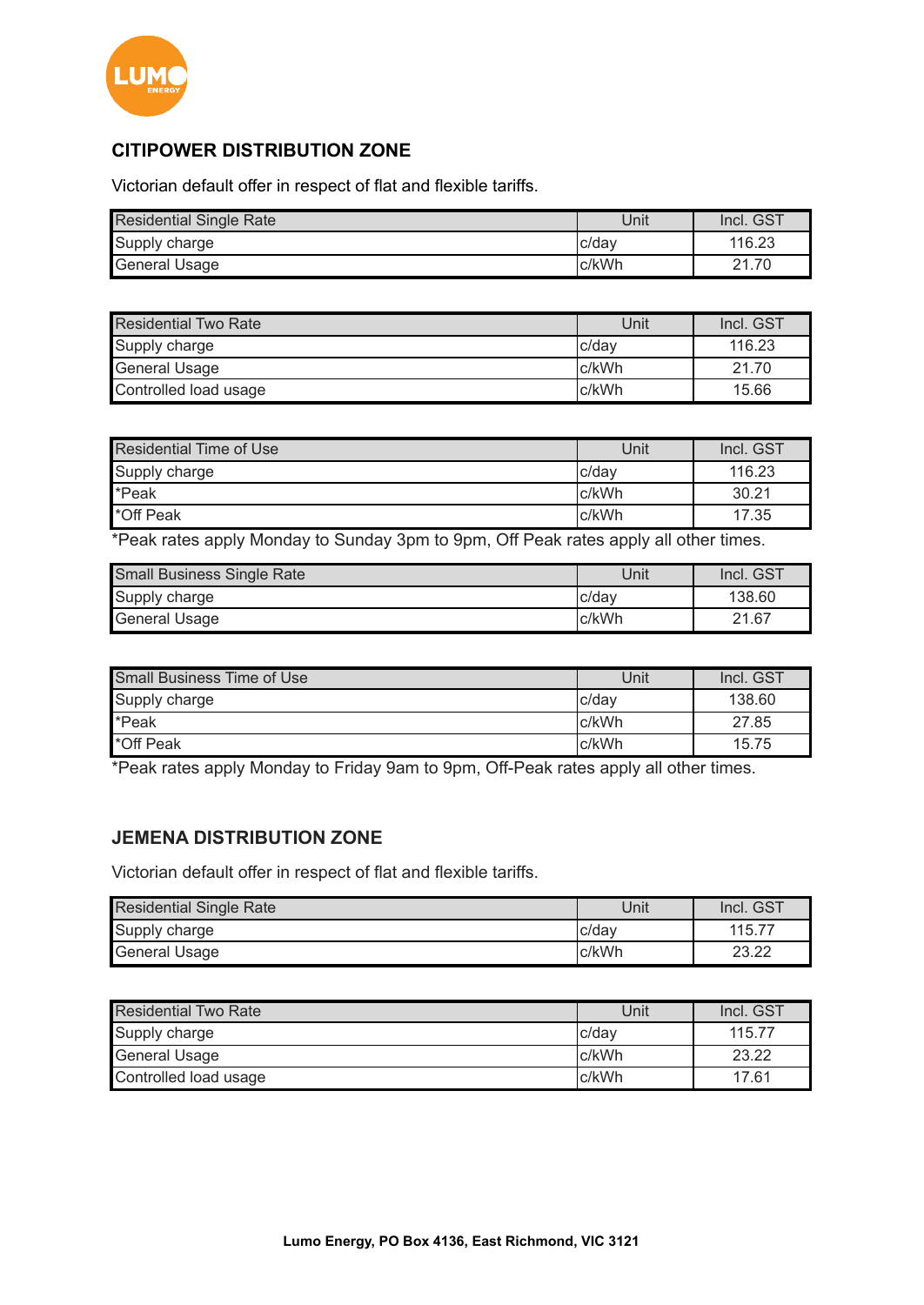

| <b>Residential Time of Use</b> | Unit   | Incl. GST |
|--------------------------------|--------|-----------|
| Supply charge                  | Ic/dav | 115.77    |
| *Peak                          | Ic/kWh | 29.67     |
| *Off Peak                      | Ic/kWh | 18.23     |

\*Peak rates apply Monday to Sunday 3pm to 9pm, Off Peak rates apply all other times.

| Small Business Single Rate | Unit   | Incl. GST |
|----------------------------|--------|-----------|
| Supply charge              | Ic/dav | 130.87    |
| General Usage              | c/kWh  | 24.68     |

| <b>Small Business Time of Use</b> | Unit   | Incl. GST |
|-----------------------------------|--------|-----------|
| Supply charge                     | Ic/dav | 165.14    |
| *Peak                             | Ic/kWh | 28.48     |
| *Off Peak                         | c/kWh  | 15.48     |

\*Peak rates apply Monday to Friday 9am to 9pm, Off-Peak rates apply all other times.

#### **POWERCOR DISTRIBUTION ZONE**

Victorian default offer in respect of flat and flexible tariffs.

| <b>Residential Single Rate</b> | Unit   | Incl. GST |
|--------------------------------|--------|-----------|
| Supply charge                  | Ic/dav | 131.02    |
| General Usage                  | Ic/kWh | 23.33     |

| Residential Two Rate  | Unit   | Incl. GST |
|-----------------------|--------|-----------|
| Supply charge         | Ic/dav | 131.02    |
| <b>General Usage</b>  | Ic/kWh | 23.33     |
| Controlled load usage | c/kWh  | 16.56     |

| Residential Time of Use | Unit  | Incl. GST |
|-------------------------|-------|-----------|
| Supply charge           | c/dav | 131.02    |
| *Peak                   | c/kWh | 32.68     |
| <b>'</b> *Off Peak      | c/kWh | 18.55     |

\*Peak rates apply Monday to Sunday 3pm to 9pm, Off Peak rates apply all other times.

| Small Business Single Rate | Unit   | Incl. GST |
|----------------------------|--------|-----------|
| Supply charge              | Ic/dav | 143.80    |
| <b>General Usage</b>       | Ic/kWh | 23.33     |